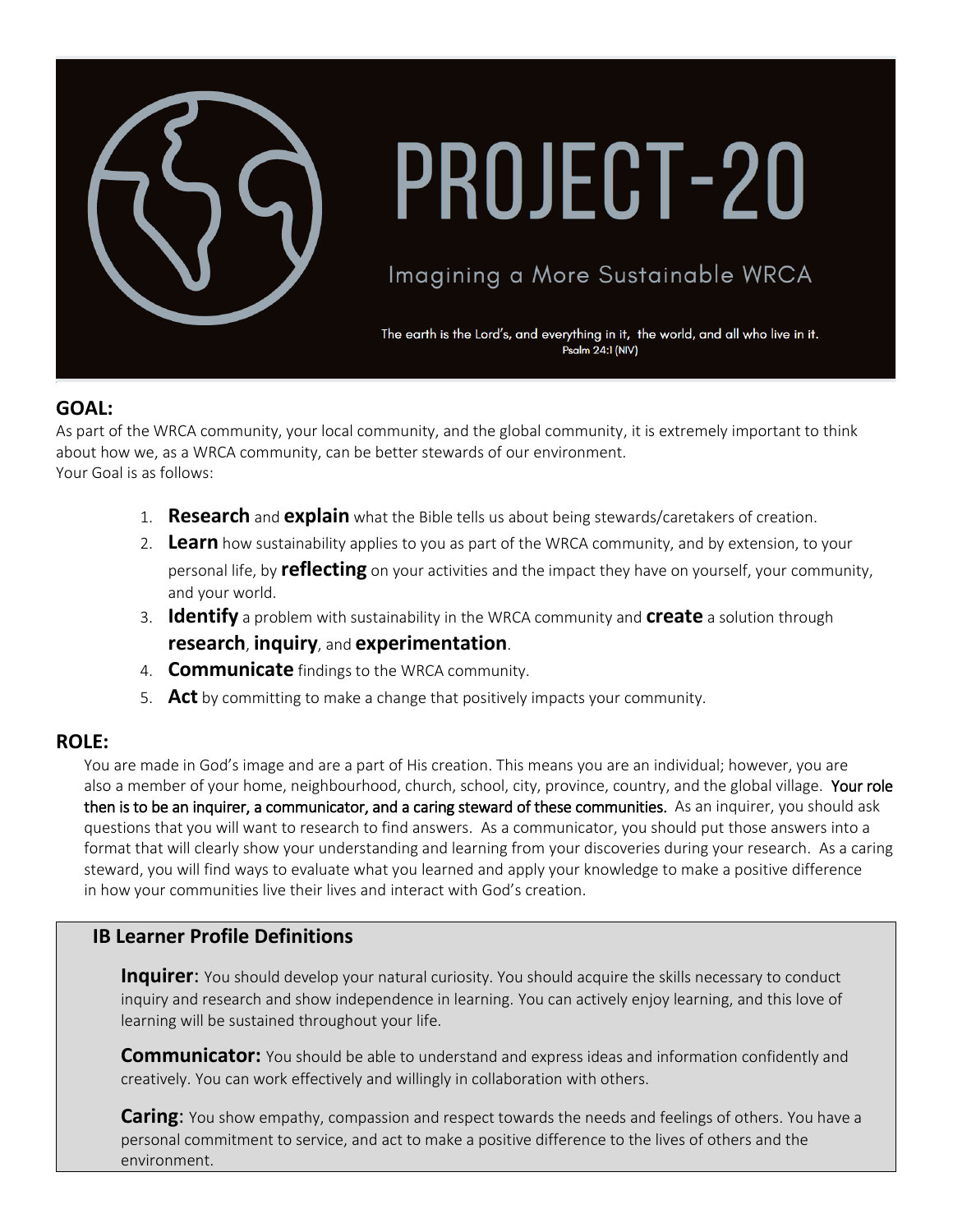# **AUDIENCE:**

We are tasked to inspire the WRCA community – Students, parents, teachers, and leadership towards meaningful change.

### **SITUATION:**

The context you are faced with is to create an impactful project that will challenge the WRCA community to become more environmentally aware and be equipped and committed to sustainable action.

## **PRODUCT:**

You need to create a presentation to demonstrate your idea. The format is open-ended but needs to be shared digitally, for example, Powerpoint, video, poster (presented on a video), blog post, podcast. If you have another idea for how you would like to showcase your project, check in with your advisor teacher for approval before continuing.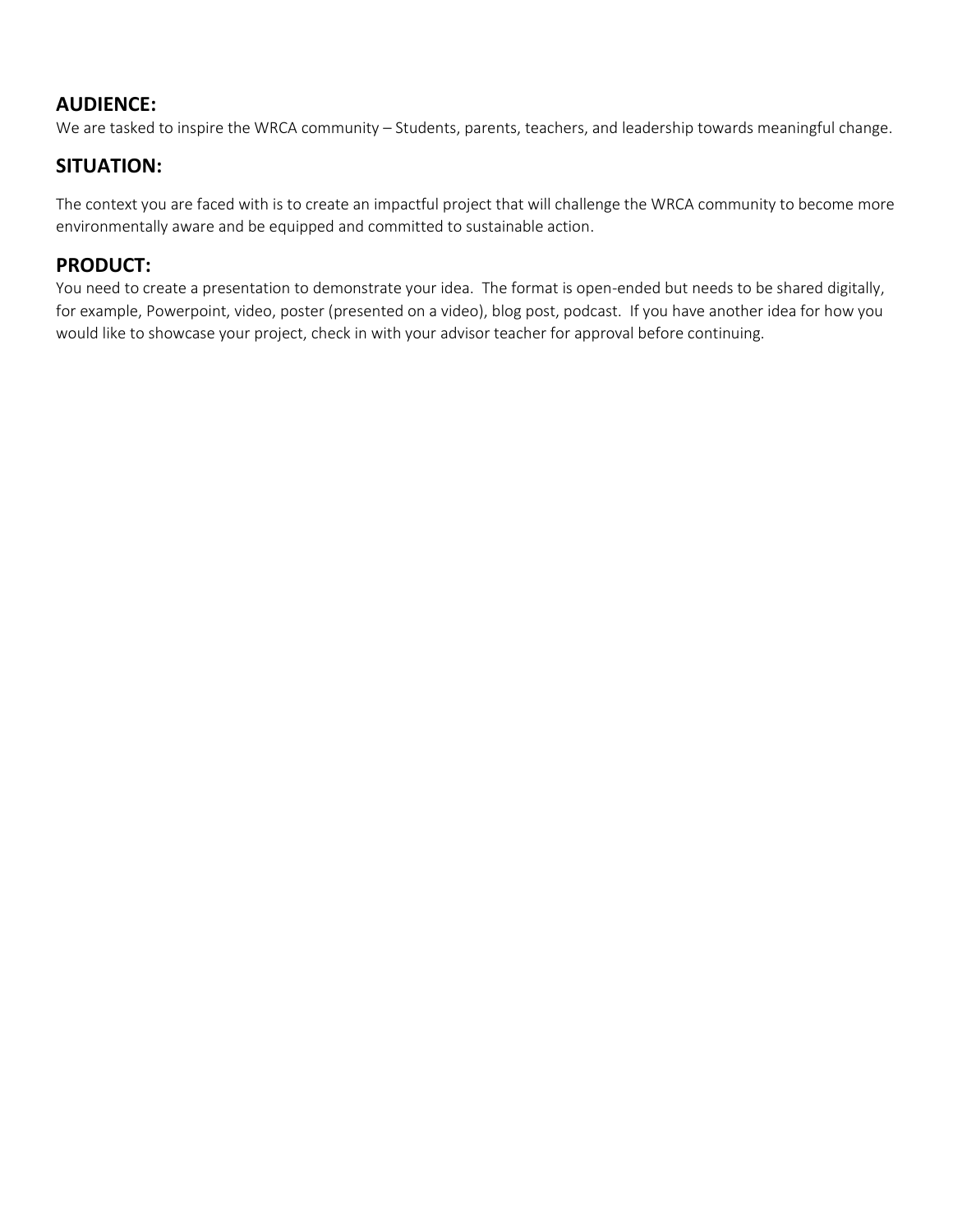# **STANDARDS:**

We will follow the design process for this project. Keep in mind that this is a process that we will complete over time. Each task is designed to help you get closer to achieving your goal.

| Goa                                                                             | <b>Still Learning</b>                                                                                                           | Approaching                                                                                                                                                           | Meeting                                                                                                                                                                                                                                                    | Exceeding                                                                                                                                                                                                                                           |  |  |  |
|---------------------------------------------------------------------------------|---------------------------------------------------------------------------------------------------------------------------------|-----------------------------------------------------------------------------------------------------------------------------------------------------------------------|------------------------------------------------------------------------------------------------------------------------------------------------------------------------------------------------------------------------------------------------------------|-----------------------------------------------------------------------------------------------------------------------------------------------------------------------------------------------------------------------------------------------------|--|--|--|
| <b>Criterion A: Inquiring and Analyzing</b>                                     |                                                                                                                                 |                                                                                                                                                                       |                                                                                                                                                                                                                                                            |                                                                                                                                                                                                                                                     |  |  |  |
| Identify a Problem                                                              | States a problem                                                                                                                | Outlines a problem                                                                                                                                                    | Explains the problem                                                                                                                                                                                                                                       | Explains and justifies the need for a<br>solution to a problem                                                                                                                                                                                      |  |  |  |
| Explain and justify<br>the need for a<br>solution to the<br>problem             | States the need for a solution to a<br>problem                                                                                  | <b>Outlines</b> the need for a solution to a<br>problem                                                                                                               | Explains the need for a solution to a<br>problem                                                                                                                                                                                                           | Constructs a research plan, which states<br>and prioritizes the primary<br>and secondary research needed to<br>develop a solution to the problem<br>independently                                                                                   |  |  |  |
| Research possible<br>solutions                                                  | States some of the main findings of<br>relevant research.                                                                       | States the research needed to develop a<br>solution to the problem, with<br>some guidance<br>outlines one existing product that<br>inspires a solution to the problem | Constructs a research plan, which states<br>and prioritizes the primary and<br>secondary research needed to develop a<br>solution to the problem, with some<br>guidance<br>describes a group of similar products<br>that inspire a solution to the problem | Constructs a research plan, which states<br>and prioritizes the primary<br>and secondary research needed to<br>develop a solution to the problem<br>independently<br>analyses a group of similar products that<br>inspire a solution to the problem |  |  |  |
| Criterion B: Developing Ideas                                                   |                                                                                                                                 |                                                                                                                                                                       |                                                                                                                                                                                                                                                            |                                                                                                                                                                                                                                                     |  |  |  |
| Plan and record<br>progress in the<br>project                                   | Creates incomplete planning<br>drawings/diagrams.                                                                               | Creates planning drawings/diagrams or<br>lists requirements for the chosen<br>solution.                                                                               | Develops accurate planning<br>drawings/diagrams and lists<br>requirements for the creation of the<br>chosen solution.                                                                                                                                      | Develops accurate planning<br>drawings/diagrams and outlines<br>requirements for the creation of the<br>chosen solution.                                                                                                                            |  |  |  |
| Develop a list of<br>success criteria for<br>the final product<br>and solution. | Lists a minimum of 3 success criteria for<br>the design of the product and solution<br>with limited description of the criteria | Lists a minimum of 3 success criteria and<br>adequately describes the list for the<br>product and solution                                                            | Develops a suitable list of criteria with<br>specific explanations to develop a high-<br>level product and solution                                                                                                                                        | Develops a suitable list of criteria with<br>specific, data and research-based,<br>explanations to develop a high-level<br>product and solution.                                                                                                    |  |  |  |
| Create an effective<br>plan and Timeline<br>(Demonstrate Self-                  | Creates an incomplete plan/timeline                                                                                             | Creates a complete plan/timeline; but<br>struggles to complete tasks                                                                                                  | Creates a complete plan/timeline and<br>completes tasks                                                                                                                                                                                                    | Creates a complete plan/timeline and<br>completes tasks                                                                                                                                                                                             |  |  |  |
| Management<br>Skills)                                                           | Communicates rarely with peers and<br>supervising teacher                                                                       | <b>Communicates</b> inconsistently with peers<br>and supervising teacher                                                                                              | <b>Communicates</b> consistently with peers<br>and supervising teacher                                                                                                                                                                                     | Communicates consistently and<br>meaningfully and with peers and<br>supervising teacher.                                                                                                                                                            |  |  |  |